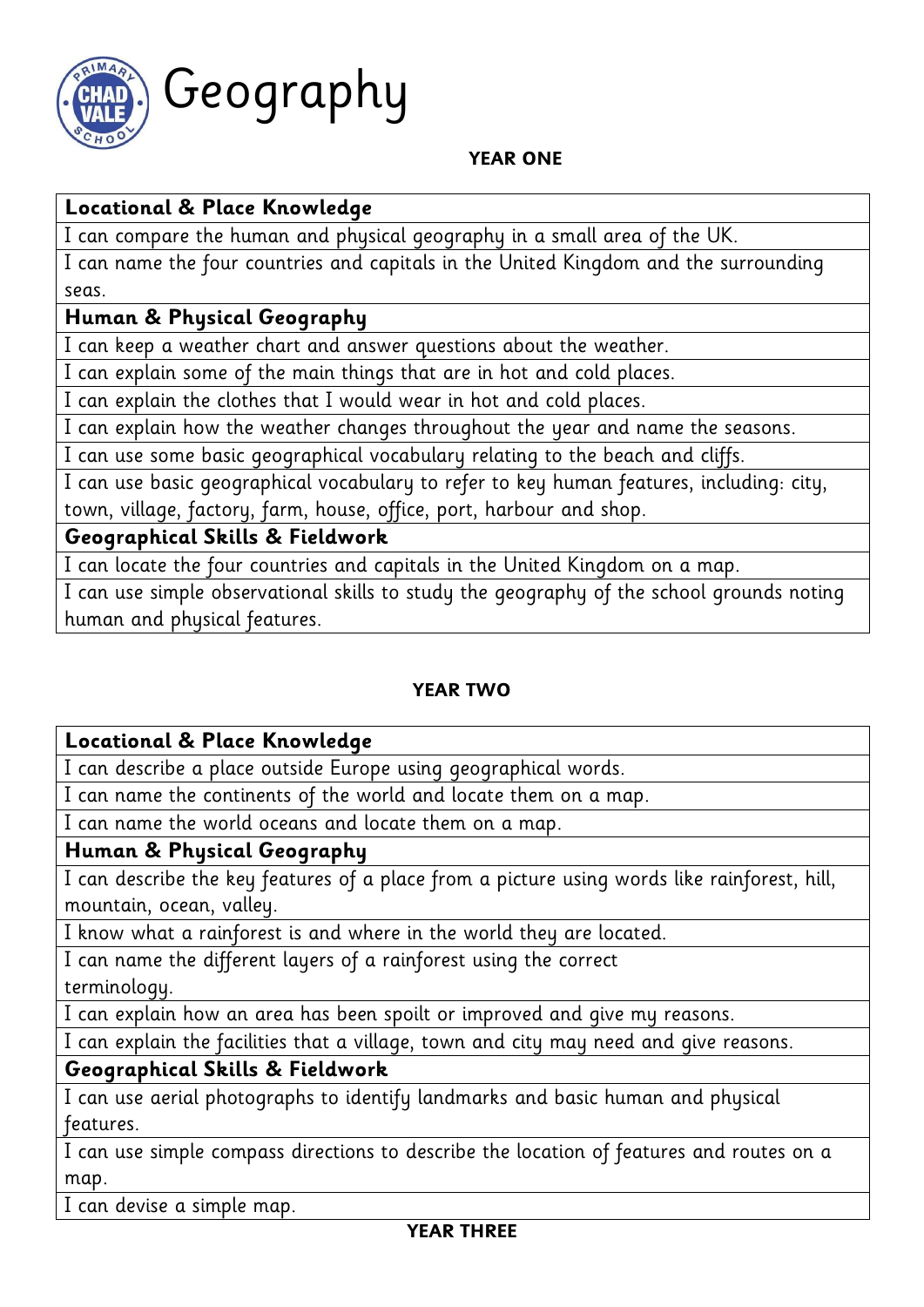## **Locational & Place Knowledge**

I can name and locate the capital cities of neighbouring European countries, including Russia.

I can locate and name the main countries making up the British Isles, with their capital cities.

I can locate and name the continents on a World map.

I can identify some famous rivers, deserts and mountains.

I can compare a region of the UK with a region in Europe e.g. hilly vs flat.

## **Human & Physical Geography**

I can describe how volcanoes and earthquakes are created.

I can describe what the water cycle is (excluding transpiration).

## **Geographical Skills & Fieldwork**

I can use some basic Ordnance Survey map symbols.

I can use two-figure grid references on a map.

I know the eight points of a compass.

I can use an atlas to find particular places.

I can create a sketch map of the school and its grounds using fieldwork.

## **YEAR FOUR**

#### **Locational & Place Knowledge**

I can locate and name the main counties and cities in and around the UK and Midlands.

I can locate areas of similar environmental regions, either desert or temperate regions relating to North America.

I can compare a region in the UK with a region in North America with significant differences and similarities.

I can identify the position of the equator, N and S Hemisphere and tropics of Cancer and Capricorn.

#### **Human & Physical Geography**

I understand key aspects of climate zones, biomes and vegetation belts.

I understand the main features of mountains.

I can explain how mountains are formed.

I can name some famous mountains around the world and in the UK.

I can describe the difference between a British village, town and a city.

## **Geographical Skills & Fieldwork**

I can use the eight point of a compass, four figure grid references and symbols and keys (including on OS maps).

I can use fieldwork to observe and record the human and physical features in the local area, including sketch maps, plans and graphs.

I can use maps, atlases, globes & digital mapping to locate countries.

#### **YEAR FIVE**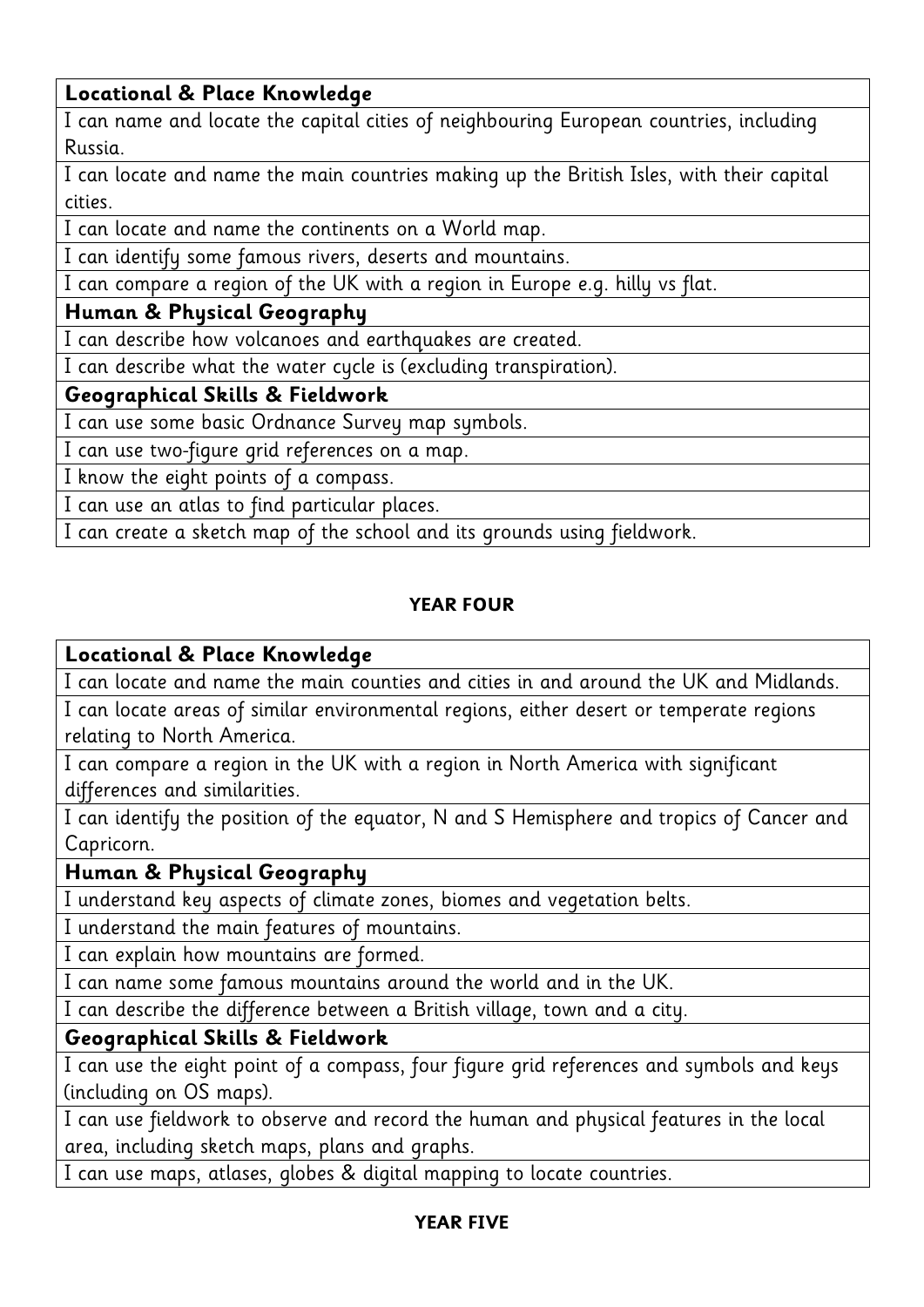## **Locational & Place Knowledge**

I can name and locate many of the world's most famous rivers in an atlas.

I can locate the main countries in Europe and North or South America and some principle cities.

I can compare two different regions in the UK that are rural and urban.

I can locate the main counties and cities in England.

I can compare land use maps from the past with the present.

I can identify the position and significance of latitude/longitude and the Greenwich Meridian.

I can compare a region in the UK with a region in South America with significant similarities and differences.

## **Human & Physical Geography**

I can explain why many cities are situated on or close to rivers.

I can explain why people are attracted to live by rivers.

I can explain the course of a river.

I can describe the water cycle including transpiration.

I can describe how some trade works between the UK, Europe and the rest of the World. I understand how fair and unfair distribution of resources exist.

I can describe some types of settlement in Viking, Saxon Britain linked to History.

## **Geographical Skills & Fieldwork**

I can use maps, atlases, globes and digital maps to locate countries.

I can use the eight points of a compass, four-figure grid references, symbols and keys (including OS maps).

I can use fieldwork to observe, measure and record human and physical features in the local area using sketch maps, plans, graphs and digital technologies.